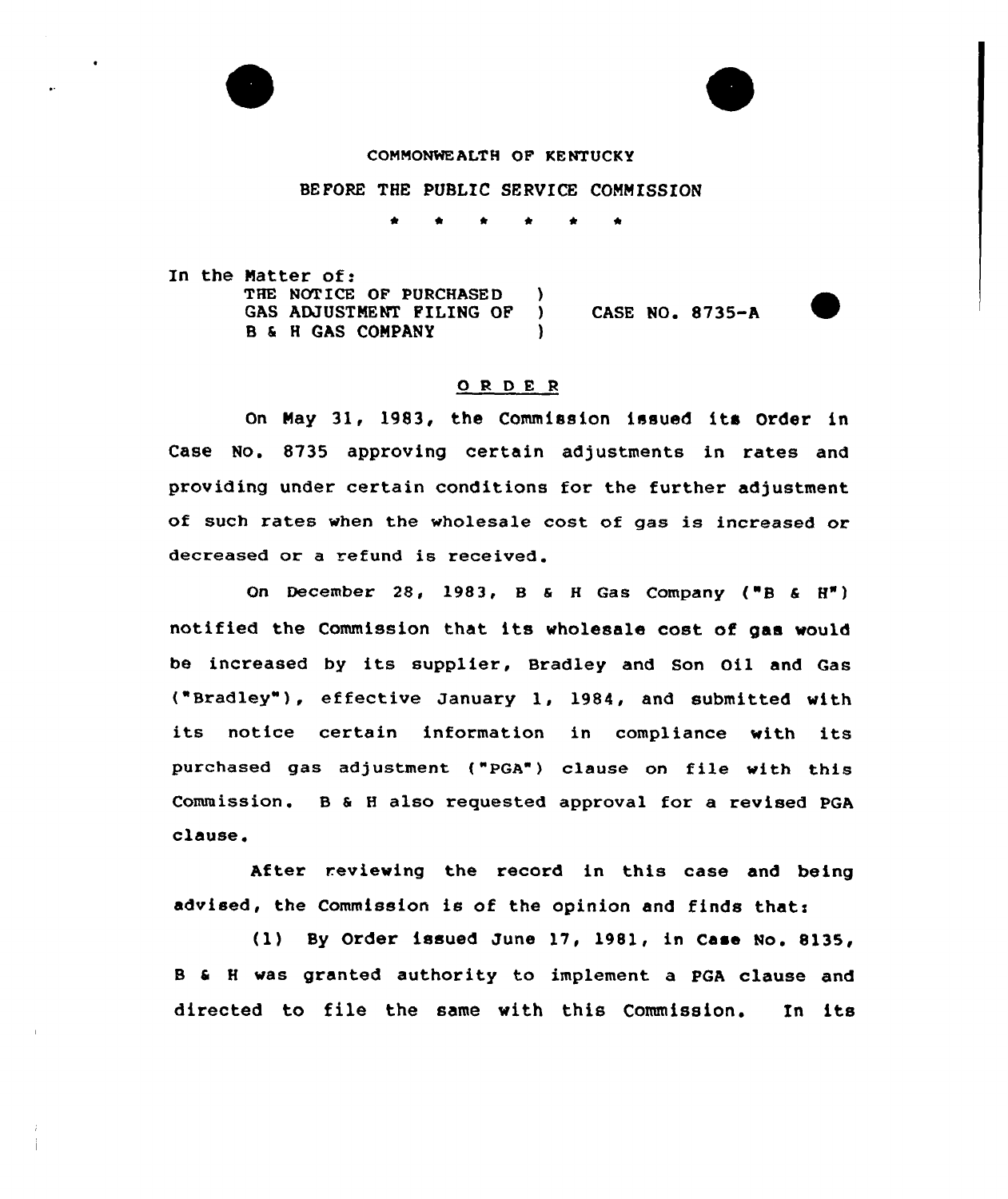



notice filed December 28, 1983, 8 a 8 failed to provide conclusive evidence as to why it should be allowed to revise its PGA clause; therefore, B  $\varepsilon$  H should continue with its PGA clause currently in effect.

(2) <sup>B</sup> <sup>4</sup> H's notice of December 28, 1983, set out certain revisions in rates which <sup>B</sup> <sup>a</sup> <sup>H</sup> proposed to place into effect, said rates being designed to pass on the wholesale increase in price from its supplier in the amount of  $$5,777$ or 20 cents per Ncf.

(3) 8 <sup>a</sup> H's wholesale cost, of gas was increased by Bradley effective January 1, 1984.

(4) 8 <sup>6</sup> H's notice of December 28, 1983, requested an effective date of January 1, 1984. B  $\epsilon$  H's notice does not provide the 20-day notice as required by statute; therefore, the proposed rates should be effective on and after January 17, 1984.

(5) 8 <sup>a</sup> H's adjustment in rates under the purchased gas adjustment provisions approved by the Commission in its Order in Case No. 8735 dated May 31, 1983, is fair, just and reasonable and in the public interest and should be effective with gas supplied on and after January 17, 1984.

IT IS THEREFORE ORDERED that the rates in the hppendix to this Order be and they hereby are authorized effective with gas supplied on and after January 17, 1984.

IT IS FURTHER ORDERED that within 30 days of the date of this Order <sup>B</sup> <sup>a</sup> <sup>H</sup> shall file with this Commission its revised tariffs setting out the rates authorized herein.

 $-2-$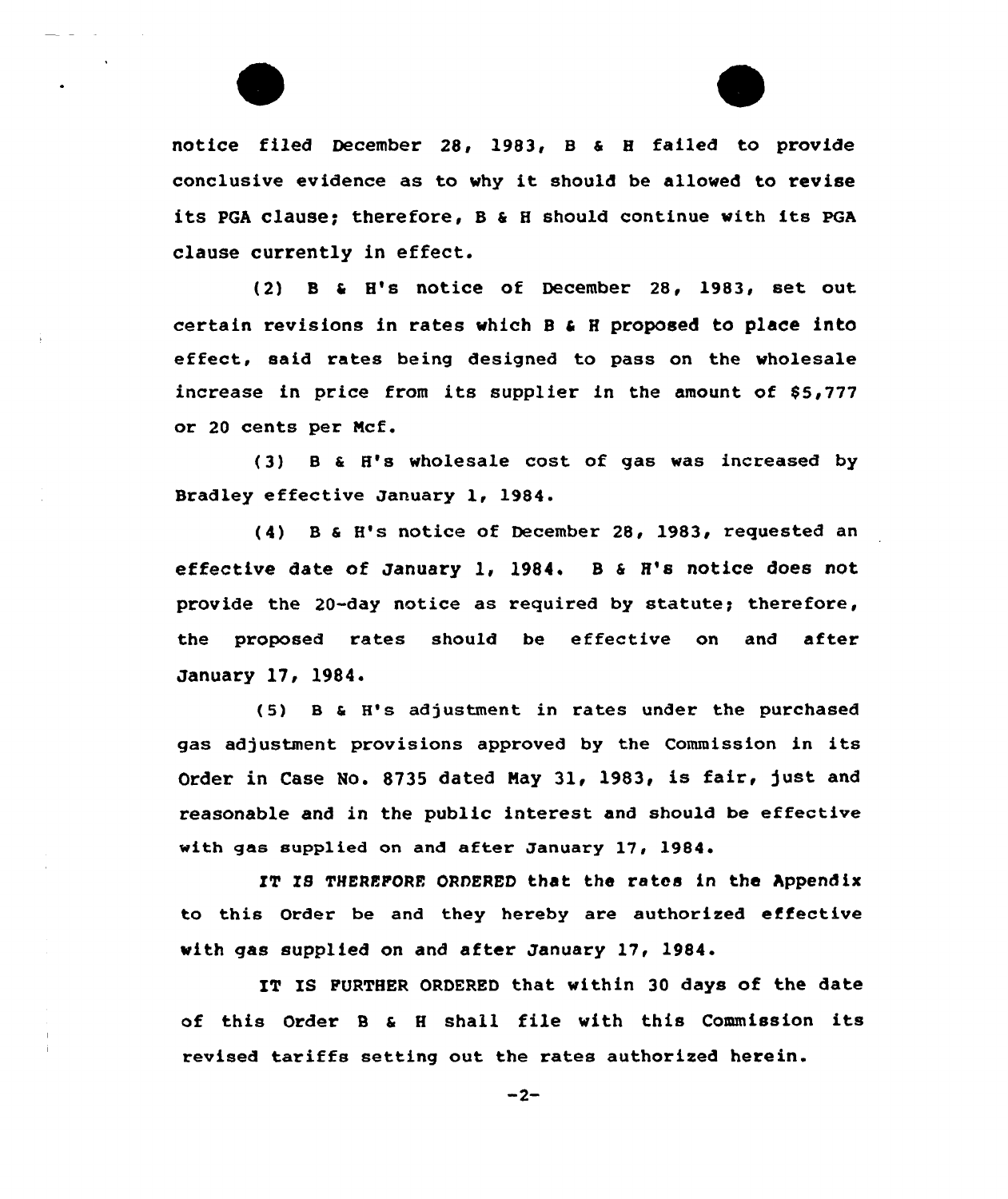IT IS FURTHER ORDERED that within 30 days of the date of this Order <sup>B</sup> <sup>a</sup> <sup>H</sup> shall file with this Commission its PGA clause as originally approved by Order issued June 17, 19&1, in Case No. &135.

1984. Done at Frankfort, Kentucky, this 26th day of January, PUBLIC SERVICE COMMISSION

**CH** *STATES* CHA IR COMMISSI

ATTEST:

Secretary